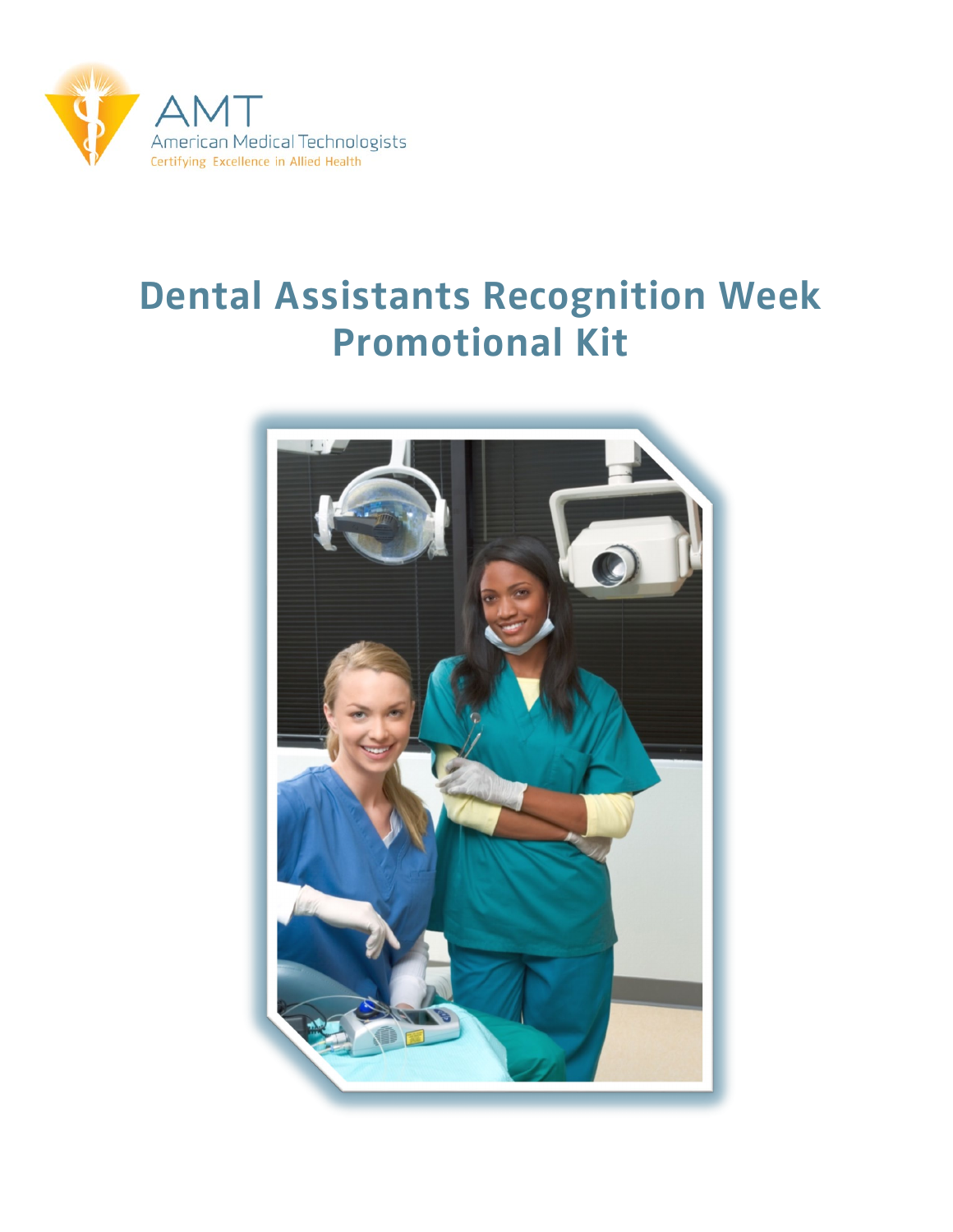## **Dental Assistants Recognition Week MARCH 1-7, 2020**

Registered Dental Assistants (RDA) and the American Medical Technologists (AMT) will be celebrating Dental Assistants Recognition Week March 1-7, 2020. Please join AMT in promoting this important event that recognizes Dental Assistants' vital role, contributions and efforts in dental health care and help us begin raising awareness of the profession today.

If you are planning to recognize this event, you'll need to start early! This promotion kit will serve as your step-by-step guide that will help make your celebration a success. It includes:

- **Suggested tasks**
- $\blacksquare$  Event ideas
- **Template documents, such as press releases and proclamations, all of which are ready** for your use

Please join AMT and Dental Assistants across the country in celebrating Dental Assistants Recognition Week. If you have any questions or special requests, please contact AMT at: ccasey@americanmedtech.org.





American Medical Technologists 10700 West Higgins Road – Suite 150 Rosemont, IL 60018 Phone: 847/823-5169 Website: www.americanmedtech.org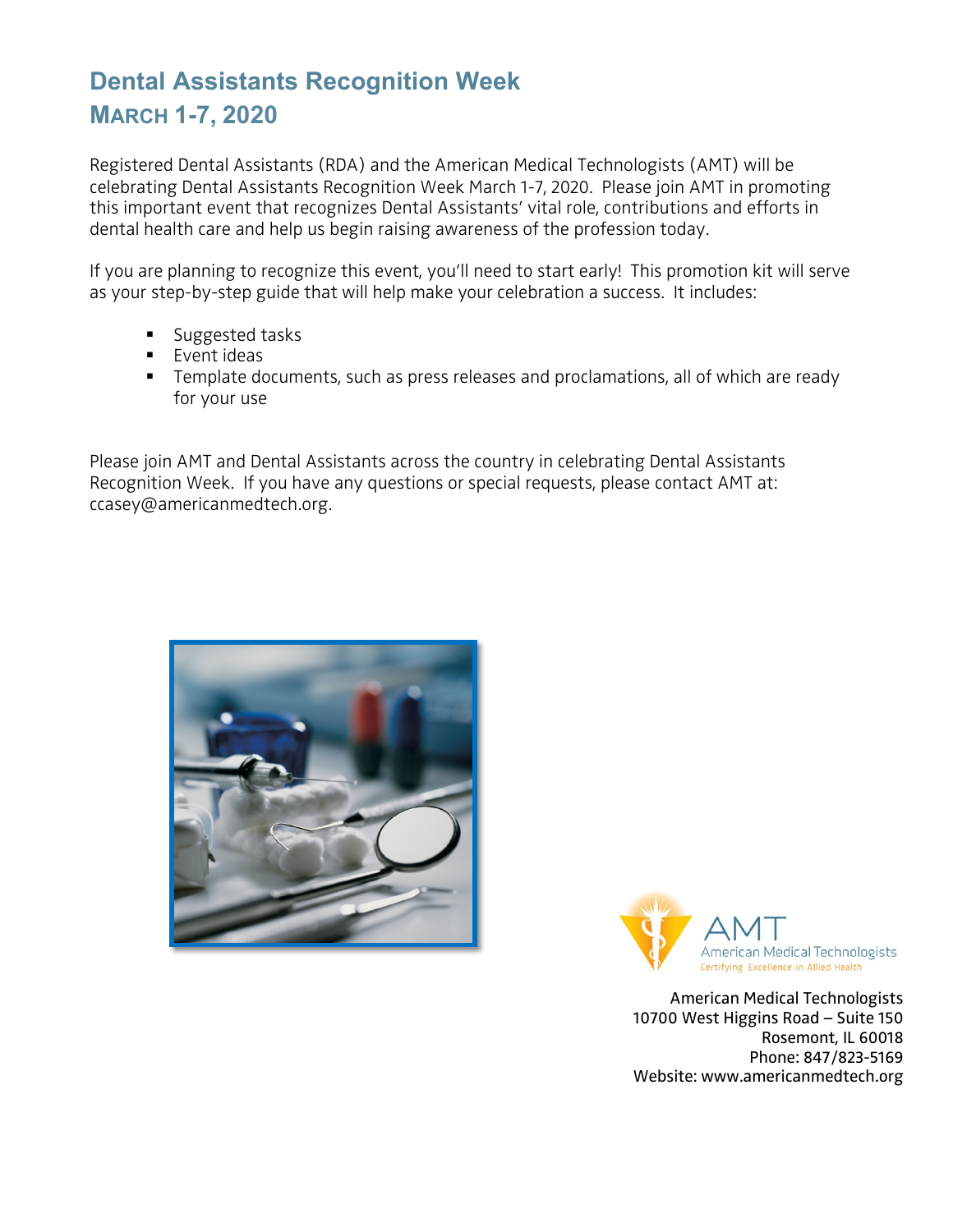## **CHECKLIST**

 Choose a coordinator/chair for the Dental Assistants Recognition Week. Provide direction as well as inform the chair of resources available from the AMT website.

[http://www.americanmedtech.org/BeInvolved/ProfessionalRecognitionWeeks.aspx#2142110](http://www.americanmedtech.org/BeInvolved/ProfessionalRecognitionWeeks.aspx#2142110-dental-%20%20assistants-recognition-week) [dental- assistants-recognition-week](http://www.americanmedtech.org/BeInvolved/ProfessionalRecognitionWeeks.aspx#2142110-dental-%20%20assistants-recognition-week)

 $\Box$  Coordinator/chair selects a committee of two-three people.

## Committee to do list:

- $\Box$  Decide how many and what kind of events/activities to plan. Promotion ideas/suggestions are included in this packet.
- $\Box$  Develop a budget.
- $\Box$  Make a list of all those who might be interested in hearing about your celebration, including individuals or groups within your own work setting, local media, governor/mayor, local schools that offer dental assistant programs, and other dental providers, such as dental offices.
- $\Box$  Call the local hospitals, clinics, dental offices and schools in your area to see if they are planning any activities. Coordinating with others may not only provide you with ideas, but may also make for a more effective celebration in the community.
- $\square$  Send out letters to the governor/mayor requesting a proclamation (template included with this guide) for the week.
- $\square$  Send out a press release to the media (template included with this guide) announcing your activities. Make sure to include a contact name and number.
- Send information to the "Calendar of Events" sections of your local newspapers and other community venues (e.g., the library).
- $\square$  Develop and send out notices/brochures to all others on your list. The material should include a list of activities planned and a contact person's name and number.
- $\Box$  Take pictures at events to mark the week and help with promotion the following year.
- $\Box$  Let AMT know how you celebrated the event (mail@americanmedtech.org). Include pictures and we'll post them on the web.
- $\square$  Send thank you letters or notes to people who helped with the events/activities.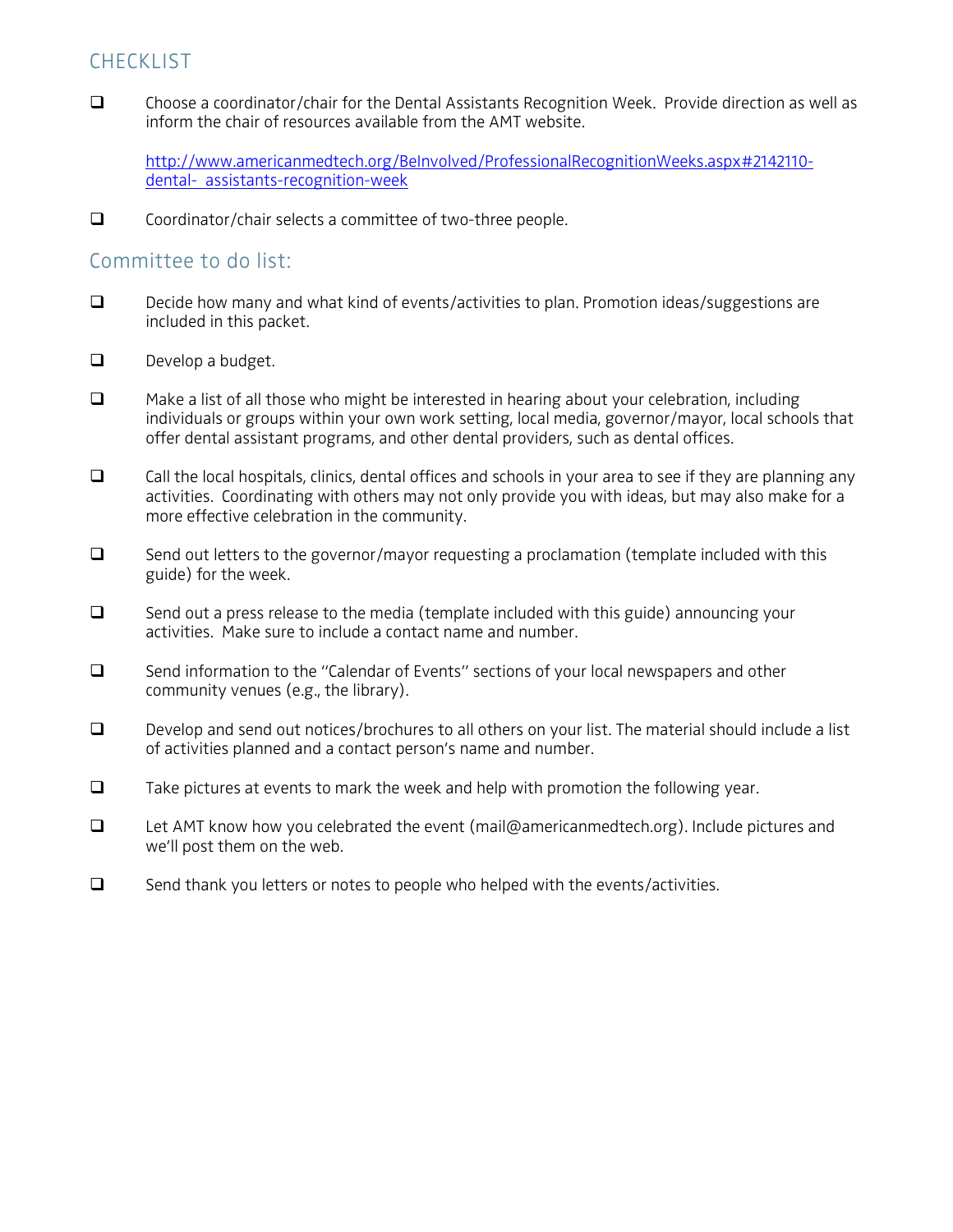## PROMOTIONAL IDEAS FOR DENTAL ASSISTANTS RECOGNITION WEEK

- Post information on Dental Assistants Recognition Week on your facility's/school's website or provide information for your internal newsletter.
- Place banners, posters, etc. within your workplace/school in high-traffic areas to help celebrate the week.
- Develop a short quiz, crossword puzzle or other game about dental assistant and award prizes to the winners.
- **Sponsor career information booths at local high schools or for the general public (for example at** your local library). Offer to visit high schools and promote dental assisting as a career.
- Sponsor local high school students to shadow a dental assistant for a day at work.
- Celebrate with your colleagues/other students, your organization/school or others in the community by sponsoring a food-related function (picnic, potluck dinner, hot dog stand, ice cream social) or an activity (such as a softball or volleyball game).
- Send out flyers/brochures to the local community and to other dental providers.
- Send out press releases to the media, proclamation requests to the mayor/governor and listings to the local newspapers.
- Take photos of dental assistants you work with, students or other dental assistants in your local community to help promote the week or the profession in general.

If you have other innovative ideas to share, please contact AMT at mail@americanmedtech.org. Good luck and let's have some fun!

> The magnitude of your intervention is not as important as the fact that you do something. Pick a project and start celebrating DARW now!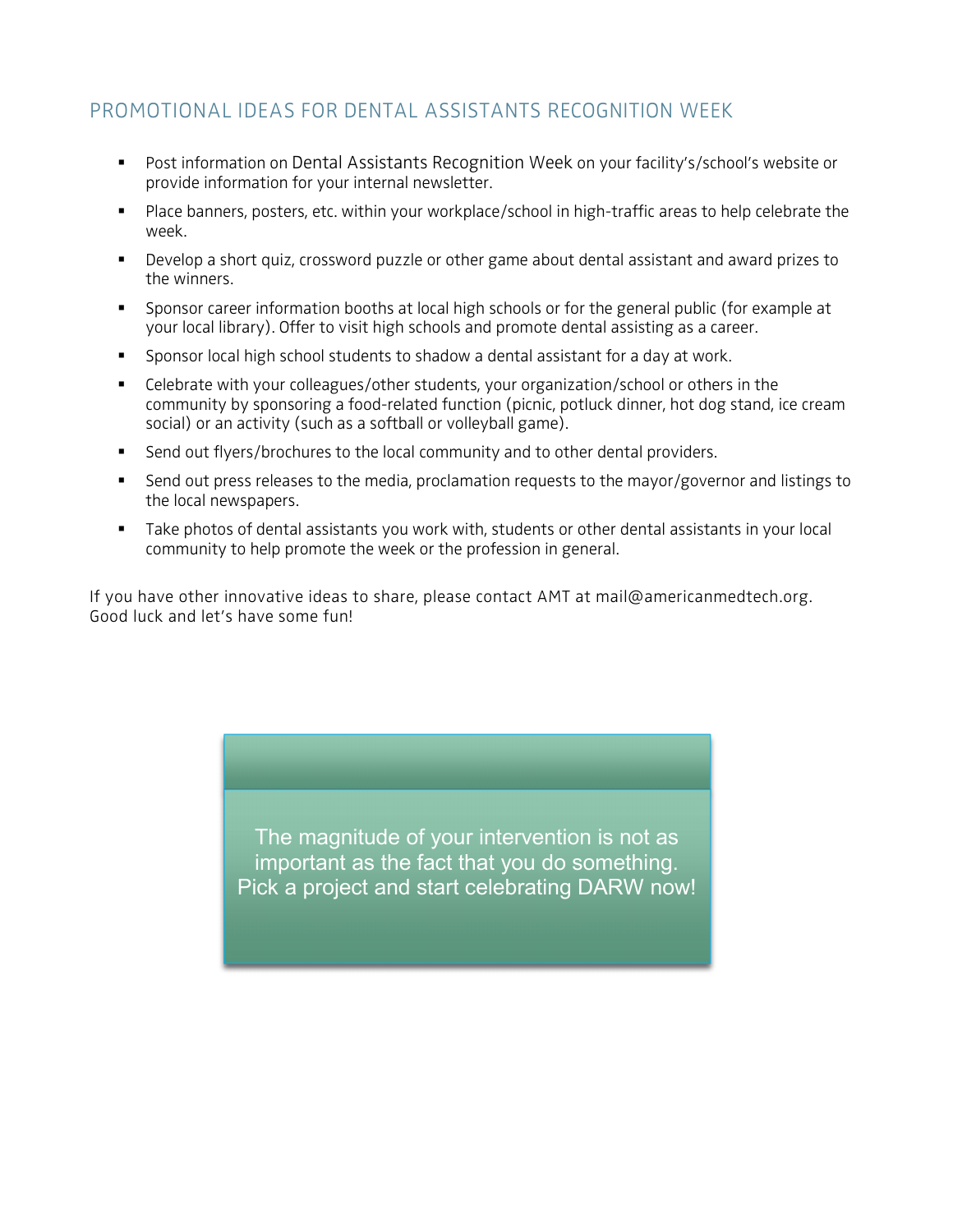## WORKING WITH THE MEDIA

#### **Newspapers**

- 1. Send a press release to all local papers no later than the last week of September. If using the press release provided, be sure to include your name and phone number in the space provided for the contact.
- 2. Be sure to send a press release to hospitals, clinics, schools and dental offices' newsletters well before the publication deadline.
- 3. If an editor should follow-up be prepared to provide further information about dental assistants and their vital role in healthcare.
- 4. Include a picture with the press release whenever possible. Keep in mind the picture most likely will not be returned.

#### Television & Radio

Using television and radio media can be a very effective public relations tool for promoting this event.

Personal contact with individual television/radio stations is paramount. Since the project is a promotional week of recognition for a profession, the material which you provide stations is considered "public service."

All television/radio stations are required to set aside a percentage of their broadcast time for public service programming. This includes recognition of community interest projects, discussions of issues of interest to the public, and recognition of organizations serving the public. Because of this requirement, most television/radio stations are receptive to bonafide groups sponsoring worthy community projects.

#### Hints on Obtaining Public Service Time

- 1. Contact the station's program director or public service director and make an appointment to meet with him/her.
- 2. Explain that DARW is being recognized, and informing the public about the role of Dental Assistants in dental care will be of interest to the station's viewers/listeners.
- 3. Ask if the station will schedule use of the Dental Assistants Recognition Week theme, which recognizes the week.
- 4. Give the station three to four week's leadtime if possible

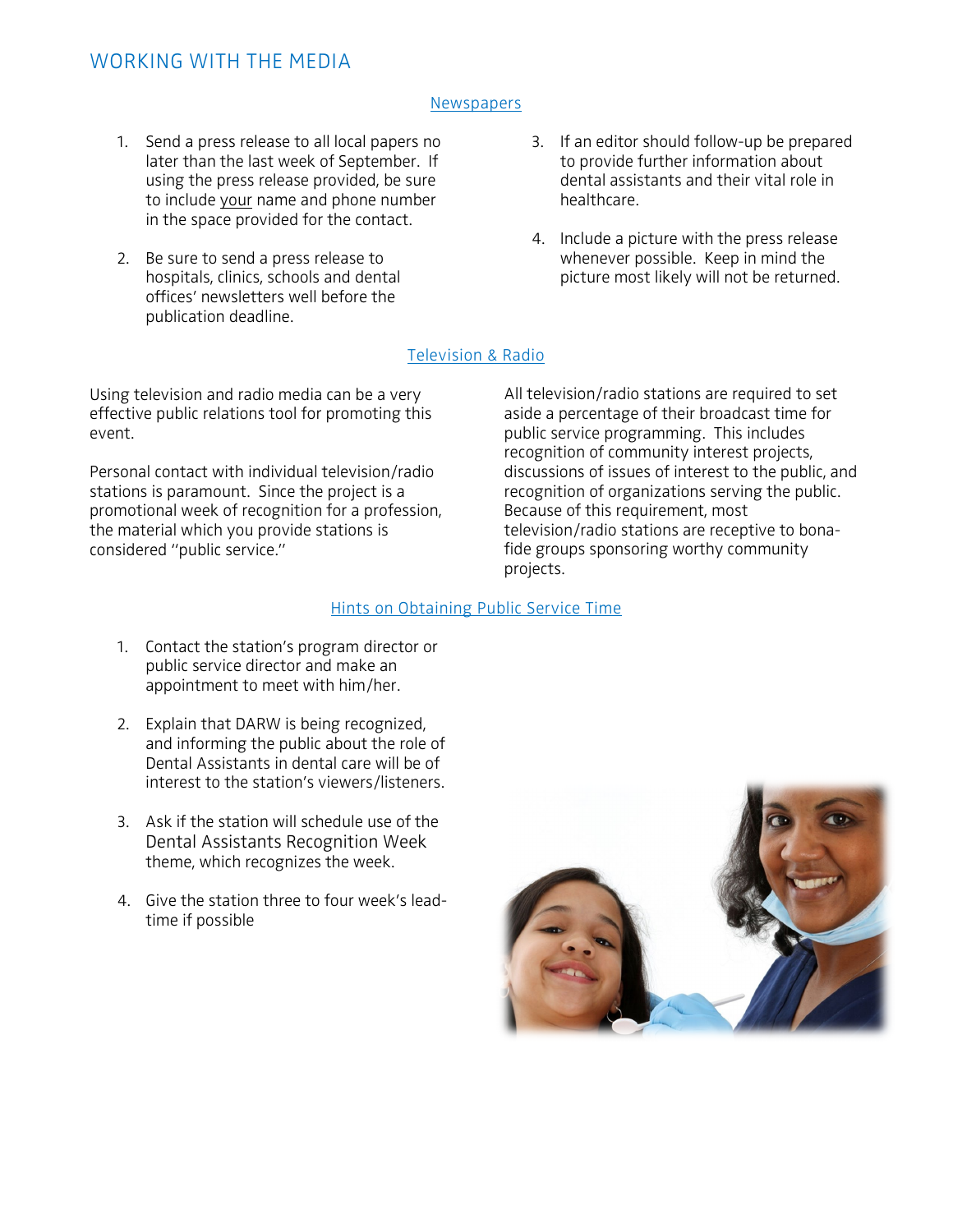## PROCLAMATIONS

Mayoral or gubernatorial proclamations are interesting promotional items that require little time to obtain in view of the benefits that are realized. Elected public officials generally welcome the opportunity to participate in such events. If you're in a school, ask the school president or other officer to proclaim the Dental Assistants Recognition Week by doing a school proclamation.

Procedures for arranging a proclamation signing ceremony vary among states and cities. A general outline is given in the following paragraphs. If these procedures do not apply in your state or local situation, government staff can be helpful in pointing you in the right direction.

Publicity is very vital as you begin your DARW activities. It will serve as a great opportunity to tell the media why DARW is so important and what activities will be happening in your area.

## To Arrange a Proclamation Signing

- 1. Obtain the telephone number of the mayor or governor's office. Call as far in advance as possible because elected officials have busy schedules. Be flexible in setting the proclamation signing.
- 2. Introduce yourself and include your name, title, and employer. Please tell the person: "Dental Assistants Recognition Week will be observed nationally the week of March 3-9, 2019. We would like to ask the (mayor/governor), to sign a proclamation designating that week as the DARW in this (city/state). I would like to send a letter explaining the week and provide suggested wording for a proclamation. I called to ask you the proper procedure." The respondent will then tell you to whom the letter should be sent. Make sure you get the full address and correct spelling of the person' name. Send a letter to the name given. A sample letter is shown below.
- 3. Mark a date on your calendar (about two weeks in the future) to follow-up by phone if you have had no response. When the person responds, offer to meet with the person in advance of the signing.
- 4. Once a date has been set, determine whether newspapers, TV or radio stations will be contacted by their office. If not, invite the media to attend. Prepare press releases and background information on DARW to be distributed to the media, either in advance of the ceremony or at the actual signing.
- 5. If the governor or mayor's official photographer will not be present, request that one of your members take pictures. Send the photos to the AMT national office.
- 6. Be prepared to provide the mayor or governor's press secretary with the necessary information about Dental Assistants Recognition Week.
- 7. After the ceremony, send a thank-you note to the (mayor/governor), as well as the person who helped arrange the signing. This helps to establish a good relationship for the future.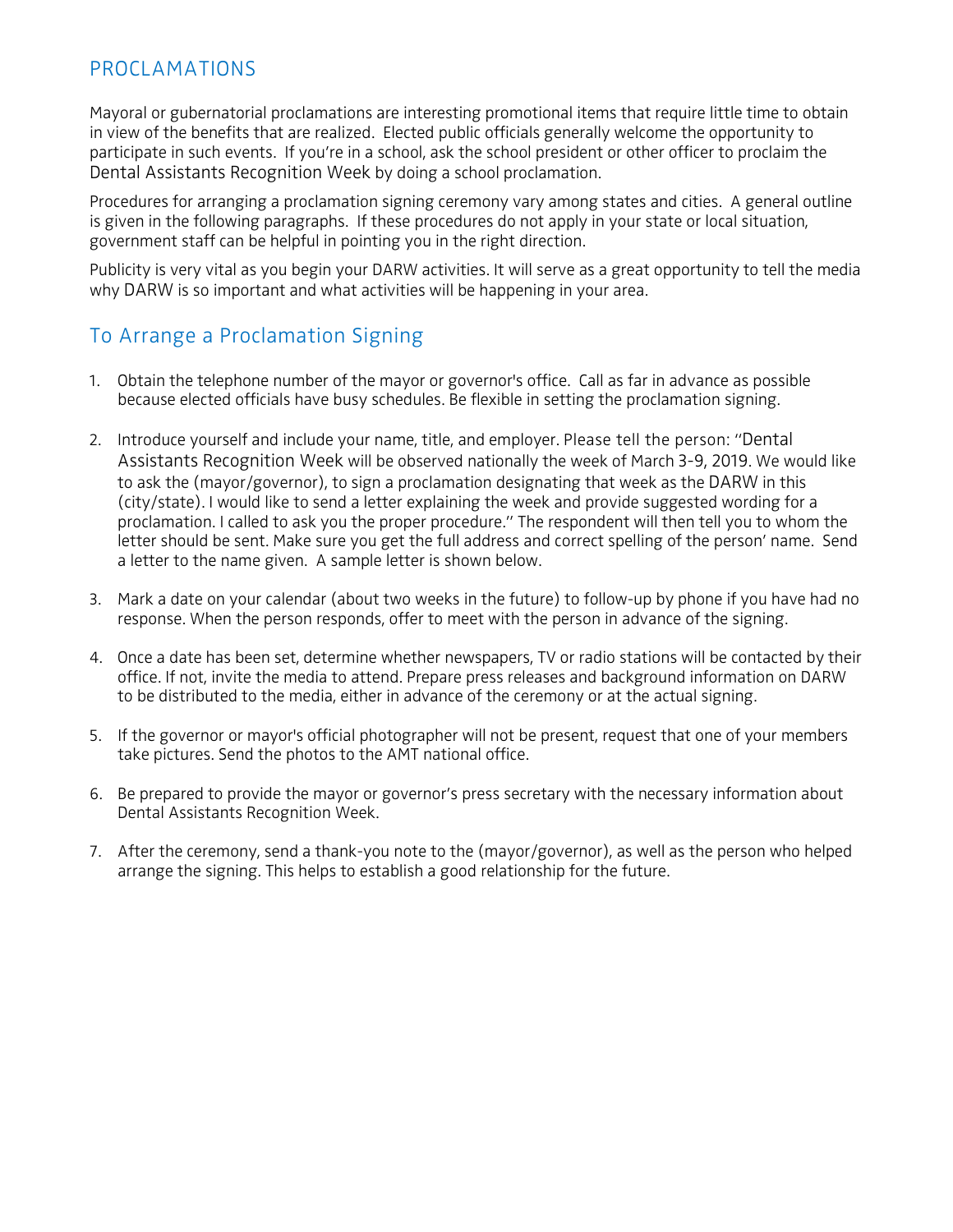## EXAMPLE OF PROCLAMATION LETTER

Dear \_\_\_\_\_\_\_\_\_\_\_\_\_\_\_:

DARW will be observed nationally on March 1-7, 2020. This week recognizes the contributions of the dental assisting personnel whose efforts help give our nation the best possible dental care.

I am the Dental Assistants Recognition Week Coordinator for (state/city/district). I am writing today to request the week of March 1-7, 2020 to be officially recognized in (state/city). I am requesting that (mayor/governor) participate in a ceremony at (his/her) office to sign a proclamation declaring a celebration of the week.

The wording for a suggested proclamation is enclosed. I have also included a schedule close to the actual week during which it would be appropriate to hold the ceremony.

Please let me know if this schedule includes a convenient time for the (mayor/governor). I look forward to hearing from you regarding the approval of the proclamation and a reserved day and time for the signing. In the meantime, please feel free to contact me, as I will be happy to answer any questions you may have. I appreciate your interest. Thank you.

Sincerely,

(Your name) (Address) (Telephone number)

### SAMPLE PROCLAMATION

| WHEREAS,       | the health of all Americans depends upon educated minds and trained hands; and                                                                                                          |
|----------------|-----------------------------------------------------------------------------------------------------------------------------------------------------------------------------------------|
| WHEREAS,       | the practice of modern dentistry at the exacting standards we now enjoy would be<br>impossible without the clinical and administrative duties performed daily in the<br>dentist office. |
| WHEREAS,       | these multi-skilled professionals help create a professional and comforting<br>atmosphere for patients by offering them guidance and support, and                                       |
| WHEREAS,       | through this dedication the Dental Assistants of the United States have made a<br>vital contribution to the quality of dental care.                                                     |
| NOW THEREFORE, | I, (name) _____________, Mayor/Governor of the (City, State) of (name), do hereby<br>proclaim the week of March 1-7, 2020 as:                                                           |

## DENTAL ASSISTANTS RECOGNITION WEEK

and urge all citizens to recognize and support the vital service provided by dental assistants for the benefit of all citizens.

IN WITNESS WHEREOF, I have hereunto set my hand and caused the seal of the (city/state) of (name), to be affixed this (day) of (month), 2020.

\_\_\_\_\_\_\_\_\_\_\_\_\_\_\_\_\_\_\_\_\_\_\_\_\_\_\_\_\_\_\_ (Name of Mayor/Governor)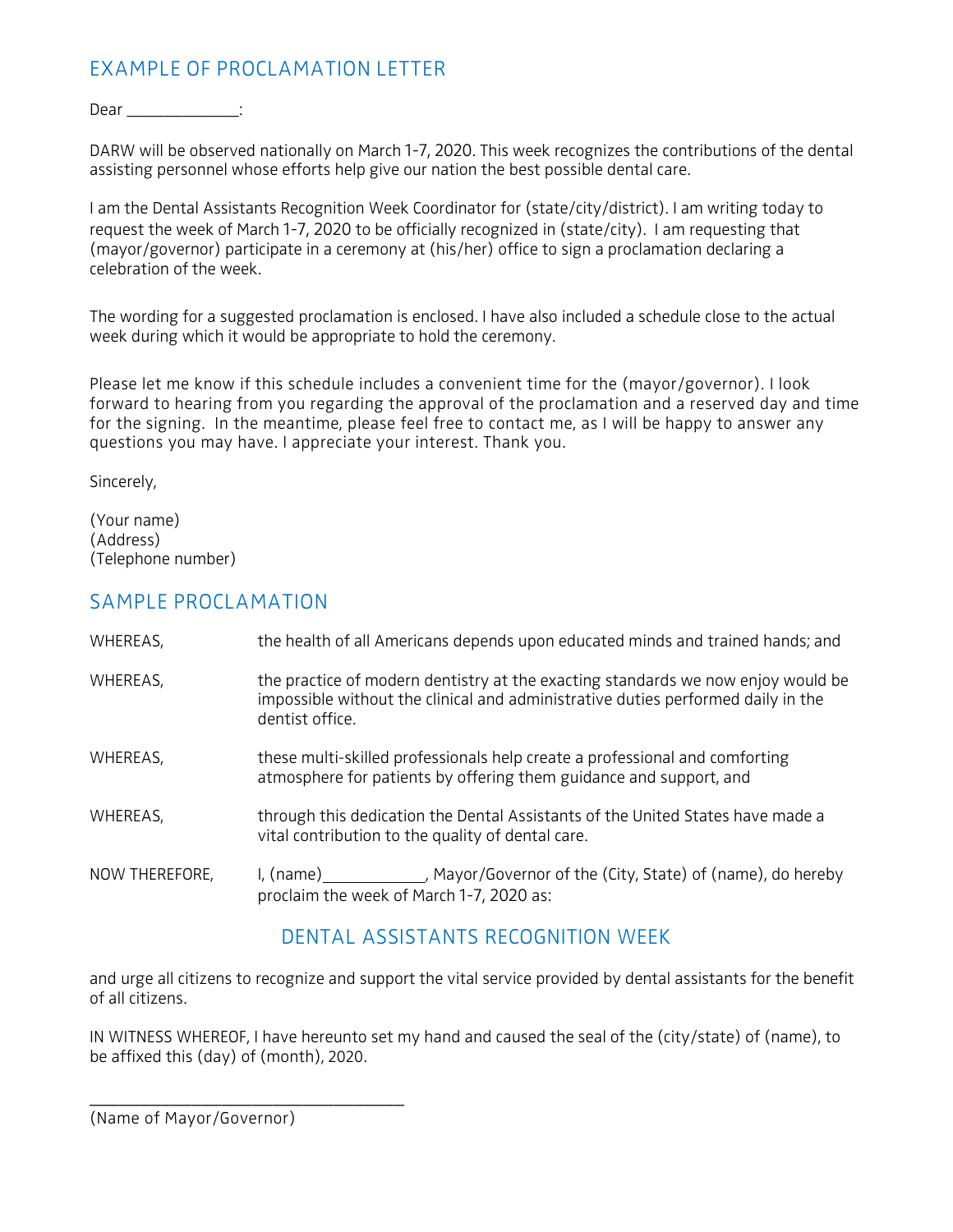Contact Information:

Name, phone and email

For Immediate Release

## Dental Assistants Recognition Week is celebrated March 1-7, 2020

DATE, YOUR CITY, YOUR STATE – The (insert your group's name/affiliation) along with the Registered Dental Assistants (RDAs) of American Medical Technologists (AMT) will be observing Dental Assistants Recognition Week (DARW), March 1-7, 2020. RDAs and others in the dental care community have honored the vital role and the professional excellence that Dental Assistants provide in the delivery of dental care to patients. The following community events, celebrations and recognition events are scheduled:

> • (List events, date, time, place and contact name for each event.) (If no events are planned, but you want to send a press release, the following paragraph can be inserted here: "In addition to DARW activities headed by AMT and state societies, numerous hospitals, clinics, dental offices and schools around the country will hold celebrations to benefit the general public.")

A Dental Assistant is an integral member of the dental health team, competent via education, experience, and understanding of patient welfare. The Dental Assistant is qualified to provide support in administrative duties: chair side, laboratory, and radiological procedures, as defined by existing state laws. As an agent of the Dentist, the Dental Assistant strives to cultivate good will and confidence within the dental practice.

Dental Assistants perform a variety of patient care, office and laboratory duties. They are different than Dental Hygienists, who must be licensed to perform different clinical tasks.